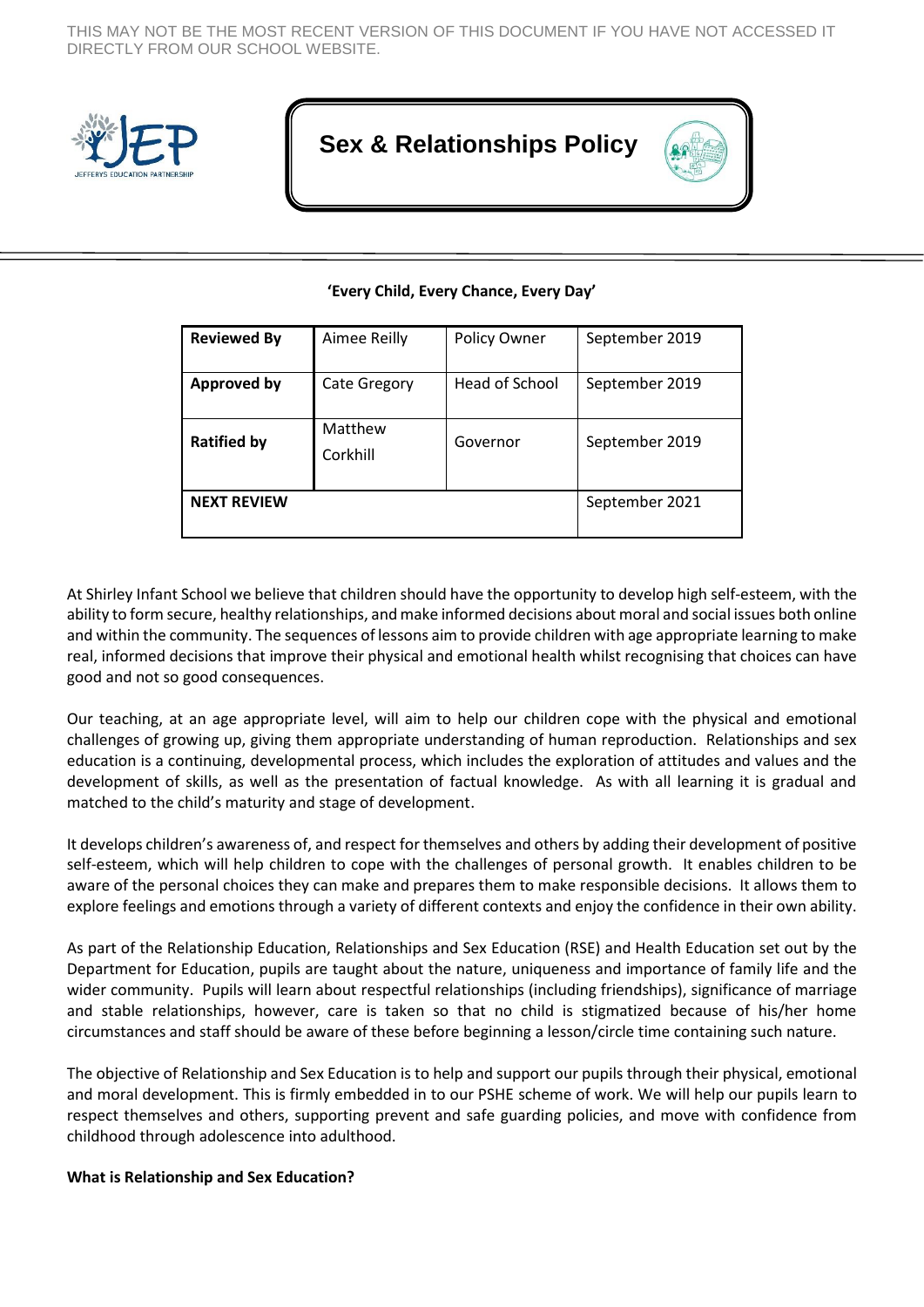Relationship and Sex Education is about the physical, moral and emotional development. It supports their understanding of the importance of marriage for family life, stable and loving relationships, respect, love and care.

Relationship and Sex Education has three main elements:

Attitudes and Values:

- Learning the importance of values and moral considerations
- Learning the value of family life, respectful relationships and communities
- Learning the value of love, respect and care

Personal and Social Skills:

- Learning to manage emotions and relationships confidently and sensitively.
- Developing empathy and self-respect.
- Learning to make choices without prejudice
- Appreciating the consequences of choices made
- Managing conflict
- Recognizing and avoiding exploitation and abuse
- Being safe online and accessing safe media
- Physical health and fitness
- Mental wellbeing

Knowledge and understanding:

- Learning about and understanding physical development
- Understanding human sexuality, reproduction, sexual health, emotions and relationships
- learning about contraception and the range of local and national sexual health advice, contraception and support services
- Lessons are delivered, planned, prepared and resourced in an age appropriate way. For example, we teach keeping clean and transfer of germs which lays the foundations for later key stages to build on sexually transmitted disease later in their school curriculum.

We ensure the materials used in schools are in accordance with the PSHE framework and the law. Inappropriate images will never be used nor should explicit material not directly related to explanation. We ensure that our pupils are protected from teaching and materials which are inappropriate, having regard to the age and cultural background of the pupils concerned. Our Governors and head teacher would discuss with parents and take on board concerns raised, both on materials which are offered to schools and on sensitive material to be used in the classroom. We have also formed a committee of staff, governors and parents to meet, discuss and develop our school provision within RSE.

We also want to ensure that children are protected from accessing unsuitable materials on the Internet. We have followed the "Child Exploitation and Online Protection" centre guidance which outlines how we allow our children to access the Internet safely and prevent our children from accessing unsuitable material.

#### **Planning and Teaching**

The Department of Education will be making it mandatory as of September 2020 that all primary schools should have a relationship and sex education programme tailored to the age and the physical and emotional maturity of the children. This is something, as a school, we have already used and believed in. It should ensure that both boys and girls know about puberty and how a baby is born – as set out in Key Stages 1 and 2 of the National Science Curriculum. All children, including those who develop earlier than the average, need to know about puberty before they experience the onset of physical changes. In the early primary school years, education about relationships needs to focus on friendship, bullying and the building of self-esteem.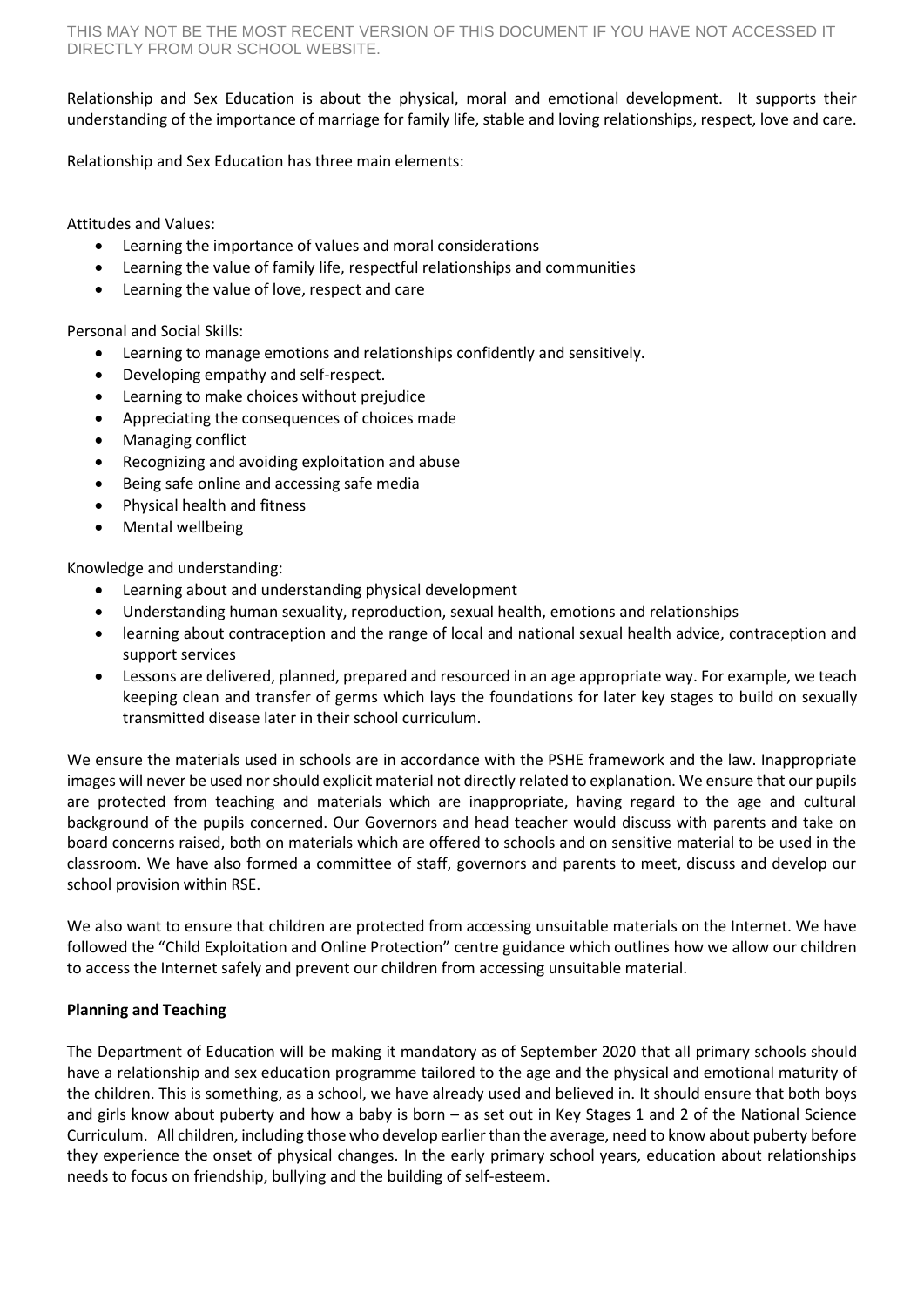Meeting these objectives will require a graduated, age-appropriate programme of sex and relationship education. Teaching methods need to take account of the developmental differences of children and the potential for discussion on a one to- one basis or in small groups. We have set out a framework for establishing what is appropriate and inappropriate in a whole-class setting.

Parents and pupils are reassured that the personal beliefs and attitudes of teachers will not influence the teaching of sex and relationship education within the PSHE framework. Our teachers and all those contributing to sex and relationship education are expected to work within an agreed values framework as described in the school's policy, which must be in line with current legislation.

Teachers may require support and training in answering questions that are better not dealt with in front of a whole class. We will always endeavour to support our teachers who may need support and training to deliver the programme sensitively and effectively. All staff have access to the PSHE association resources and this has also informed our planning.

The combined PSHE and Citizenship framework at Foundation Stage and Key Stage 1 is developed through four broad themes and makes clear what is appropriate in the early primary years and the transition year.

- developing confidence and responsibility and making the most of pupils' abilities
- preparing to play an active role as citizens
- developing a healthier, safer lifestyle
- developing good relationships and respecting differences between people in line with prevent

At primary school level sex and relationship education should contribute to the foundation of PSHE and Citizenship by ensuring that all children:

- develop confidence in talking, listening and thinking about feelings and relationships
- are able to name parts of the body and describe how their bodies work
- can protect themselves and ask for help and support
- are prepared for puberty
- develop happy, secure, respectful and appropriate relationships both online and in the real world

It is essential that we help our pupils develop in confidence in talking, listening and thinking about sex and relationships. We are aware teachers and other staff may need to overcome their own anxieties and embarrassment to do this effectively. Partnership between school and parents is the key to success. We aim to use a number of teaching strategies that can help this, including:

- establishing ground rules with their pupils
- using 'distancing' techniques
- knowing how to deal with unexpected questions or comments from pupils
- using discussion and project learning methods and appropriate materials and encouraging reflection

As part of our Science Curriculum at Key Stage 1 we cover the following areas as part of our embedded PSHE curriculum:

- that animals including humans, move, feed, grow, use their senses and reproduce
- to recognise and compare the main external parts of the bodies of humans
- that humans and animals can produce offspring and these grow into adults
- to recognise similarities and differences between themselves and others and treat others with sensitivity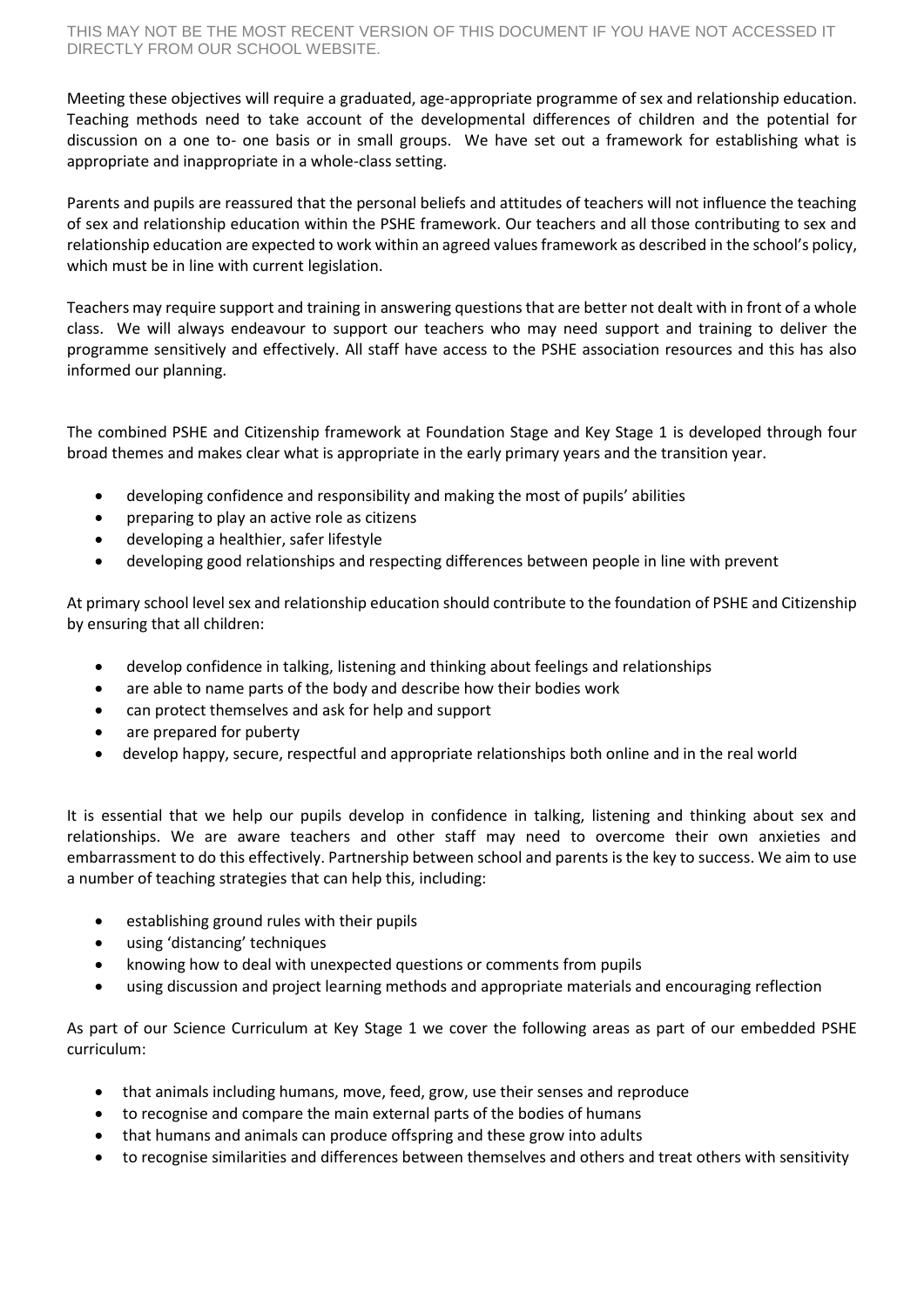Whenever, a PSHE session or circle time takes place we as a staff will always ensure a set of ground rules is discussed before each session. This will help create a safe environment in which they do not feel embarrassed or anxious about unintended or unexpected questions or comments from pupils. New Ground rules might be developed as part of the sex and relationship education session or individually with each class or year group. For example, one class worked out this set of ground rules together:

- no one (teacher or pupil) will have to answer a personal question;
- no one will be forced to take part in a discussion;
- only the correct names for body parts will be used; and
- meanings of words will be explained in a sensible and factual way.

# **Dealing with questions**

Teachers should establish clear parameters of what is appropriate and inappropriate in a whole class setting. Many teachers are concerned about responding to unexpected questions or comments from pupils in a whole-class situation. Having a set of ground rules should reduce the chances of this happening but teachers will need support and training so that they are prepared for the unexpected. For example:

- If a question is too personal, the teacher should remind the pupil of the ground rules. If the pupil needs further support, the teacher can refer her or him to the appropriate person, such as a school counsellor, school nurse, helpline, or an outside agency or service.
- If a teacher doesn't know the answer to a question, it is important to acknowledge this, and to suggest that the pupil or teacher or both together research the question later.
- If a question is too explicit, feels too old for a pupil, is inappropriate for the whole class, or raises concerns about sexual abuse, the teacher should acknowledge it and promise to attend to it later on an individual basis. In this way, the pupil will feel they have been treated with respect, but the rest of the class will not have to listen to personal experience or inappropriate information.
- To maintain trust and respect the teacher must remember to talk with the pupil later; and
- If a teacher is concerned that a pupil is at risk of sexual abuse, they should follow the school's child protection procedures.

# **Parents who withdraw their children**

Parents have the right to withdraw their children from all or part of the sex and relationship education provided at school except for those parts included in the statutory National Curriculum (see section 3). We would make alternative arrangements in such cases.

#### **Health professionals**

Where appropriate we work closely with health professionals in the development and implementation of their sex and relationship education programmes. Our school nurse supports us by:

- working closely with teachers in supporting sex and relationship education in the school (complementing the role of the teacher).
- helping us work in partnership with parents and make links between the school and other relevant professionals and services such as local GPs, family planning clinics, Genito-Urinary Medicine (GUM) clinics etc.
- telling pupils about the health services that are available in the area and help them develop the confidence and skills to make good use of them.
- giving pupils confidential support and advice, perhaps through services such as drop-in sessions; and
- they can provide specific and up-to-date knowledge about sexual health and well-being and contraception.

### **Child Protection Issues**